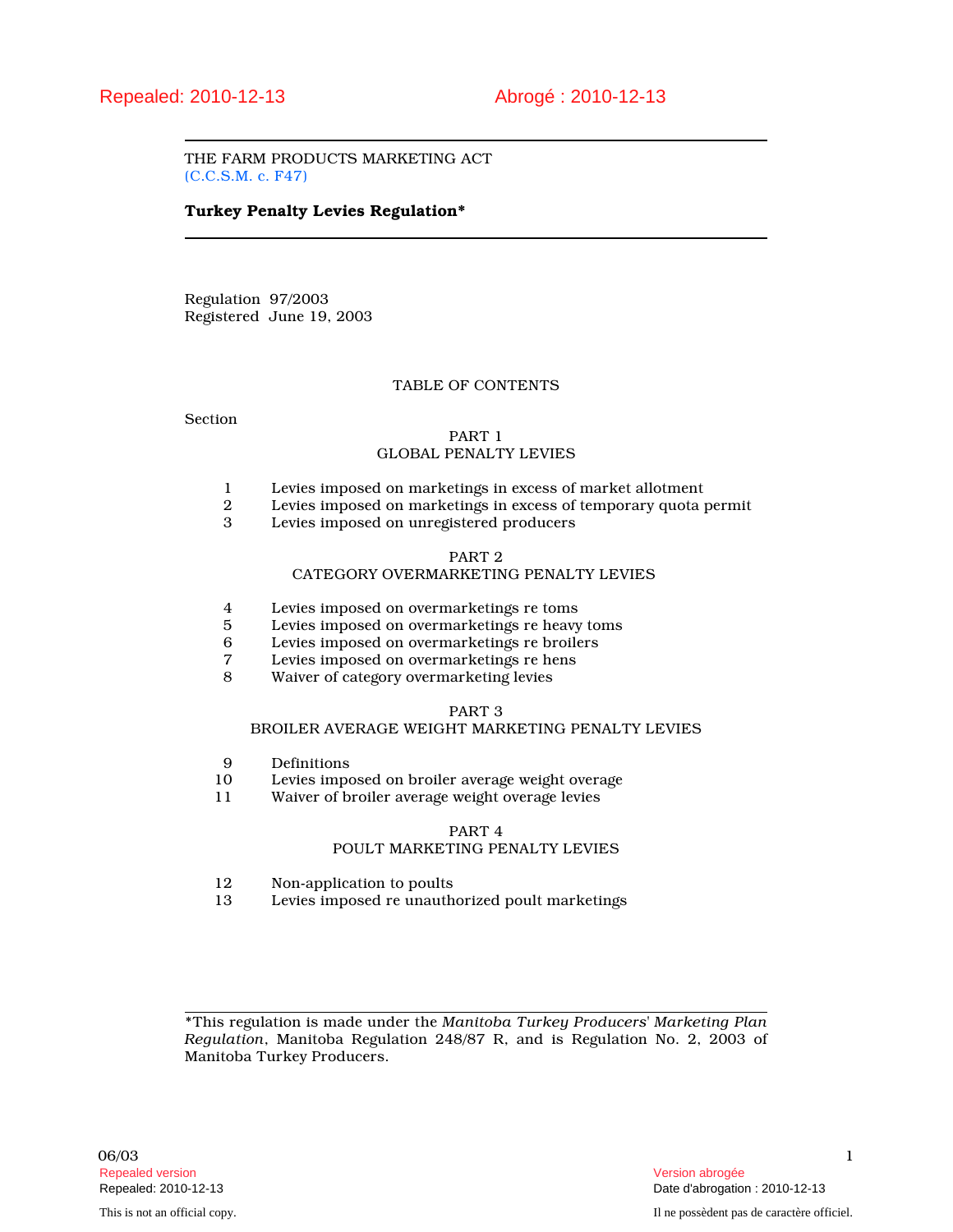### PART 5 GENERAL

- 14 Live weight references
- 15 Payment of levies
- 16 Repeal<br>17 Coming
- Coming into force

# PART 1

# GLOBAL PENALTY LEVIES

# Levies imposed on marketings in excess of market allotment

1 A levy is imposed on each person to whom this Board has allotted a market allotment of \$0.30 per kilogram of turkey marketed by such person during any marketing year in excess of the aggregate of the market allotments allotted to such person for that marketing year.

### Levies imposed on marketings in excess of temporary quota permit

**2** A levy is imposed on each person to whom this Board has issued a temporary quota permit for a category of \$0.30 per kilogram of turkey of that category marketed by such person during the period specified in such temporary quota permit in excess of the amount of turkey of the category specified in such temporary quota permit.

# Levies imposed on unregistered producers

3(1) A levy is imposed on each person who is not registered as a producer by this Board and who markets turkey of \$10.00 per turkey marketed by such person.

3(2) The levy imposed under subsection (1) is not applicable for the first 99 turkeys marketed during the calendar year by a producer provided such turkeys have been raised by that person and are delivered by that person during that calendar year directly to an individual for consumption by that individual and that individual's immediate family or any one of them.

# PART 2

# CATEGORY OVERMARKETING PENALTY LEVIES

#### Levies imposed on overmarketings re toms

4 A levy is imposed on each registered producer who has been allotted a market allotment for toms and who markets turkeys as toms in excess of 105% of such market allotment in a marketing year (such excess amount referred to in this section as the "excess amount") equal to the excess amount multiplied by the difference between the minimum price per kilogram established by this Board for toms and the minimum price per kilogram established by this Board for hens on the day that such excess amount is marketed, or \$0.10 per kilogram, whichever shall be greater.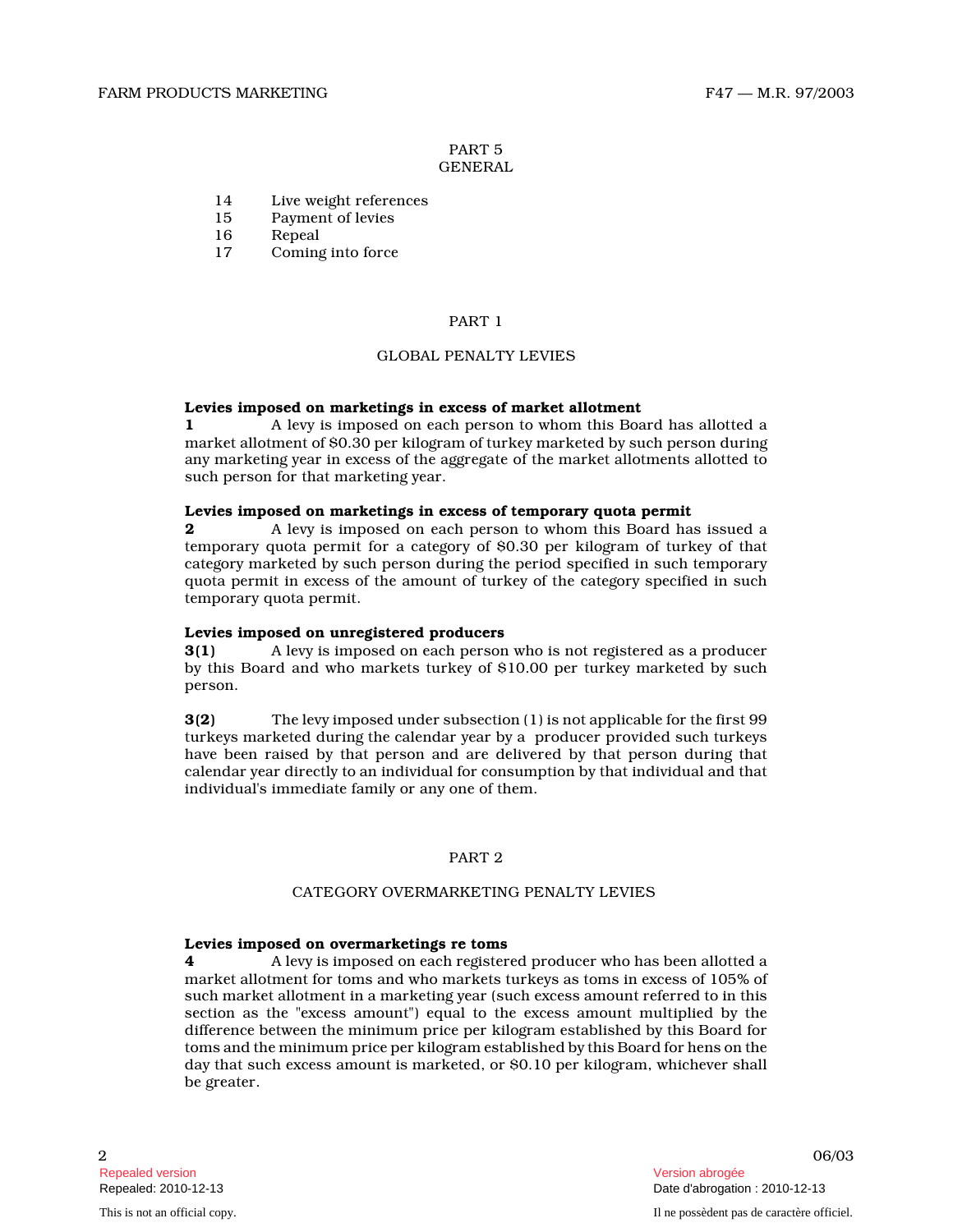# Levies imposed on overmarketings re heavy toms

5 A levy is imposed on each registered producer who has been allotted a market allotment for heavy toms and who markets turkeys as heavy toms in excess of 105% of such market allotment in a marketing year (such excess amount referred to in this section as the "excess amount") equal to the excess amount multiplied by the difference between the minimum price per kilogram established by this Board for heavy toms and the minimum price per kilogram established by this Board for toms on the day that such excess amount is marketed, or \$0.10 per kilogram, whichever shall be greater.

#### Levies imposed on overmarketings re broilers

6 A levy is imposed on each registered producer who has been allotted a market allotment for broilers and who markets turkeys as broilers in excess of 105% of such market allotment in a marketing year (such excess amount referred to in this section as the "excess amount") equal to the excess amount multiplied by the difference between the minimum price per kilogram established by this Board for broilers and the minimum price per kilogram established by this Board for toms on the day that such excess amount is marketed, or \$0.10 per kilogram, whichever shall be greater.

# Levies imposed on overmarketings re hens

7 A levy is imposed on each registered producer who has been allotted a market allotment for hens and who markets turkeys as hens in excess of 105% of such market allotment in a marketing year (such excess amount referred to in this section as the "excess amount") equal to the excess amount multiplied by the difference between the minimum price per kilogram established by this Board for hens and the minimum price per kilogram established by this Board for toms on the day that such excess amount is marketed, or \$0.10 per kilogram, whichever shall be greater.

Waiver of category overmarketing levies<br>8 The Board may from time to time waive the application of a levy imposed on a registered producer under this Part upon the written request of such producer and the processor which is agreeable to the acquisition of such turkey from that producer, provided that such written requests are received and approved by the Board prior to the marketing of such turkeys .

# PART 3

# BROILER AVERAGE WEIGHT MARKETING PENALTY LEVIES

# Definitions

9 In this Part

"**broiler penalty amount**" for a marketing day means an amount per kilogram equal to the difference between the minimum price per kilogram established by this Board for broilers and the minimum price per kilogram established by this Board for hens on that day, or \$0.10 per kilogram, whichever shall be greater; and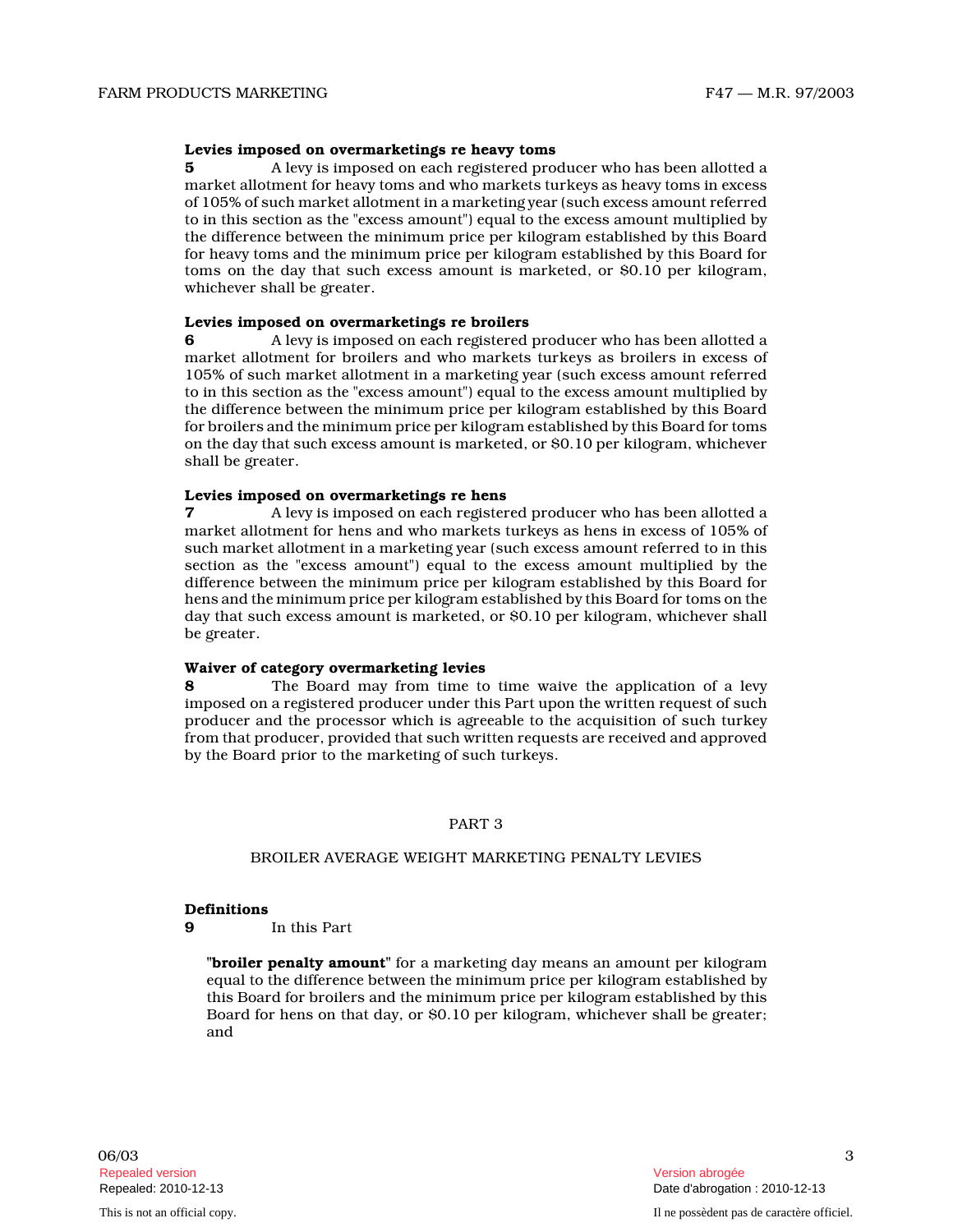"penalty weight" for a registered producer means the total weight of turkeys marketed by a producer as broilers, minus an amount equal to the number of turkeys so marketed multiplied by 6.2 kilograms.

# Levies imposed on broiler average weight overage

10 A levy is imposed on each registered producer who markets turkeys as broilers each time that registered producer markets turkeys as broilers, equal to the penalty weight for that registered producer multiplied by the broiler penalty amount for that marketing day.

# Waiver of broiler average weight overage levies

11 The Board may from time to time waive the application of the levy imposed on a registered producer under this Part upon the written request of such producer and the processor which is agreeable to the acquisition of such turkey as broilers from that producer, provided that such written requests are received and approved by the Board prior to the marketing of such turkeys.

# PART 4

# POULT MARKETING PENALTY LEVIES

# Non-application to poults

12 The levies imposed under Part 1, Part 2 and Part 3 are not applicable to the marketing of turkeys less than 10 days old.

# Levies imposed re unauthorized poult marketings

13(1) A levy is imposed on each producer who markets turkeys which are less than 10 days old of \$2.00 per turkey marketed by such person unless the recipient of such turkey has been issued a Poult Placement Permit authorizing that recipient to purchase or to otherwise take delivery of turkey from that person at the time of such marketing.

13(2) The levy imposed under subsection (1) is not applicable to the sale or delivery of turkey to a recipient in any calendar year if fewer than 100 turkeys less than ten (10) days old are marketed to that recipient in that calendar year by the person marketing such turkey.

# PART 5 GENERAL

# Live weight references

14 All references to weight of turkey in this regulation are references to live weight of such turkey (or equivalent).

# Payment of levies

15 The levies imposed under this regulation shall be due and payable to this Board at its office, Unit 206, 1460 Chevrier Blvd., Winnipeg, Manitoba, within 15 days following delivery of notice in writing to such person by this Board of the amount of the levy calculated by this Board to be owing by such person to this Board.